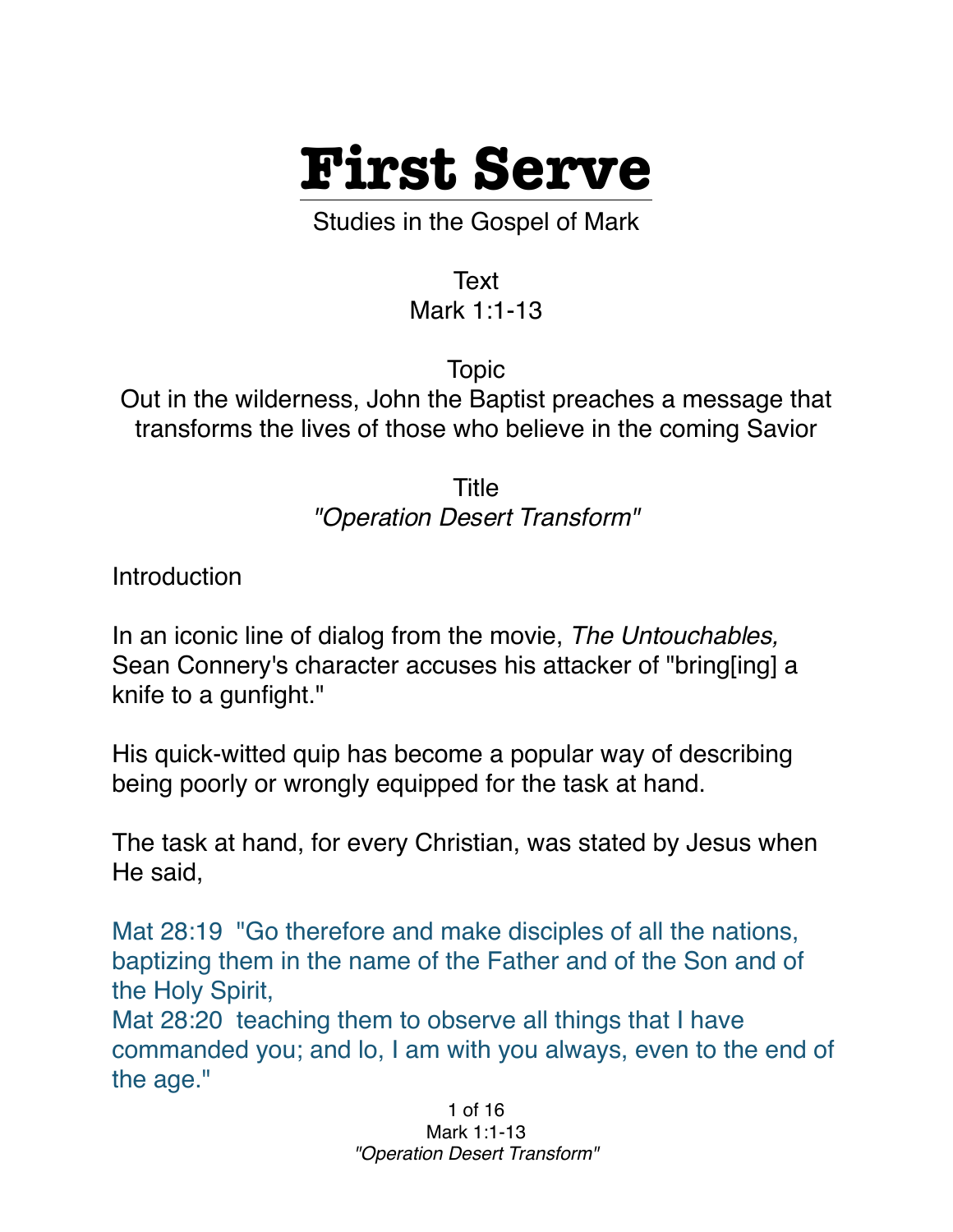A little later on, Jesus told His followers that this task was no knifefight. It wasn't a gunfight, either. It would be more like a nuclear war.

That's because we don't wrestle against natural forces. As we're told by the apostle Paul,

Eph 6:12 For we do not wrestle against flesh and blood, but against principalities, against powers, against the rulers of the darkness of this age, against spiritual hosts of wickedness in the heavenly places.

We need to show up with something supernatural in this fight; and that is exactly what Jesus went on to tell His first followers:

Act 1:8 But you shall receive power when the Holy Spirit has come upon you; and you shall be witnesses to Me in Jerusalem, and in all Judea and Samaria, and to the end of the earth."

They *did*, and they *were:*

- They **did** "receive power" on the Day of Pentecost when the Holy Spirit came upon them.
- They **were** "witnesses to [Jesus]... to the end of the earth," in the preaching of the Gospel that continues to this day.

By listening carefully to the opening words of the Gospel of Mark, we will see that he highlights the baptism with the Holy Spirit, mentioned in verse eight, as a sort of doomsday weapon that gave Jesus, and that always gives Christians, the advantage against Satan and the rulers of the darkness of this age.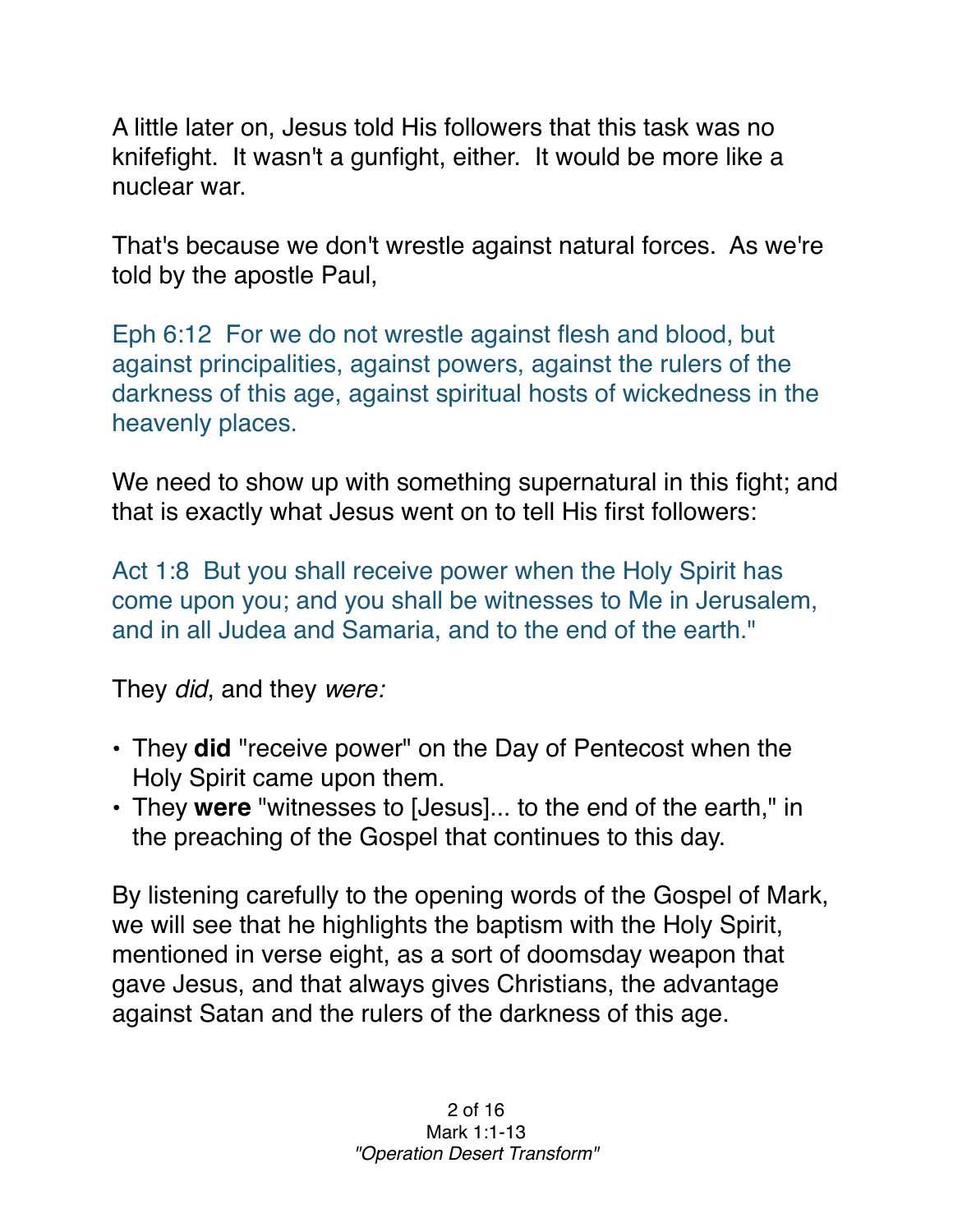I'll organize my thoughts around two points: #1 You Are Guaranteed The Baptism Of The Holy Spirit By Which You Are Enabled To Serve, and #2 Jesus Manifested The Baptism Of The Holy Spirit By Which He Was Enabled To Serve.

#1 You Are Guaranteed The Baptism Of The Holy Spirit By Which You Are Enabled To Serve (v1-8)

Mark is the Spirit-inspired author of the second Gospel. He is the well-known John-Mark of the Book of Acts.

- John was his Hebrew name.
- Out among Gentiles he was called Mark.

He was the son of a Jerusalem widow whose large home was a meeting place for the believers during the early days of the church. Big-hearted Barnabas was his cousin.

He was well-known, at first, for deserting Paul and Barnabas on one of their mission trips. When Barnabas wanted to take Mark on their next trip, Paul refused, and it led to the two men parting ways.

Mark was well-known, in the end, for being restored to fellowship, and to ministry. In his letters to the Colossians and to Philemon, Paul sent greetings to Mark. In Philemon, Paul included Mark among those whom he called "my fellowlaborers." These references indicate that full reconciliation had taken place between Paul and Mark, and that Mark was actively laboring with Paul.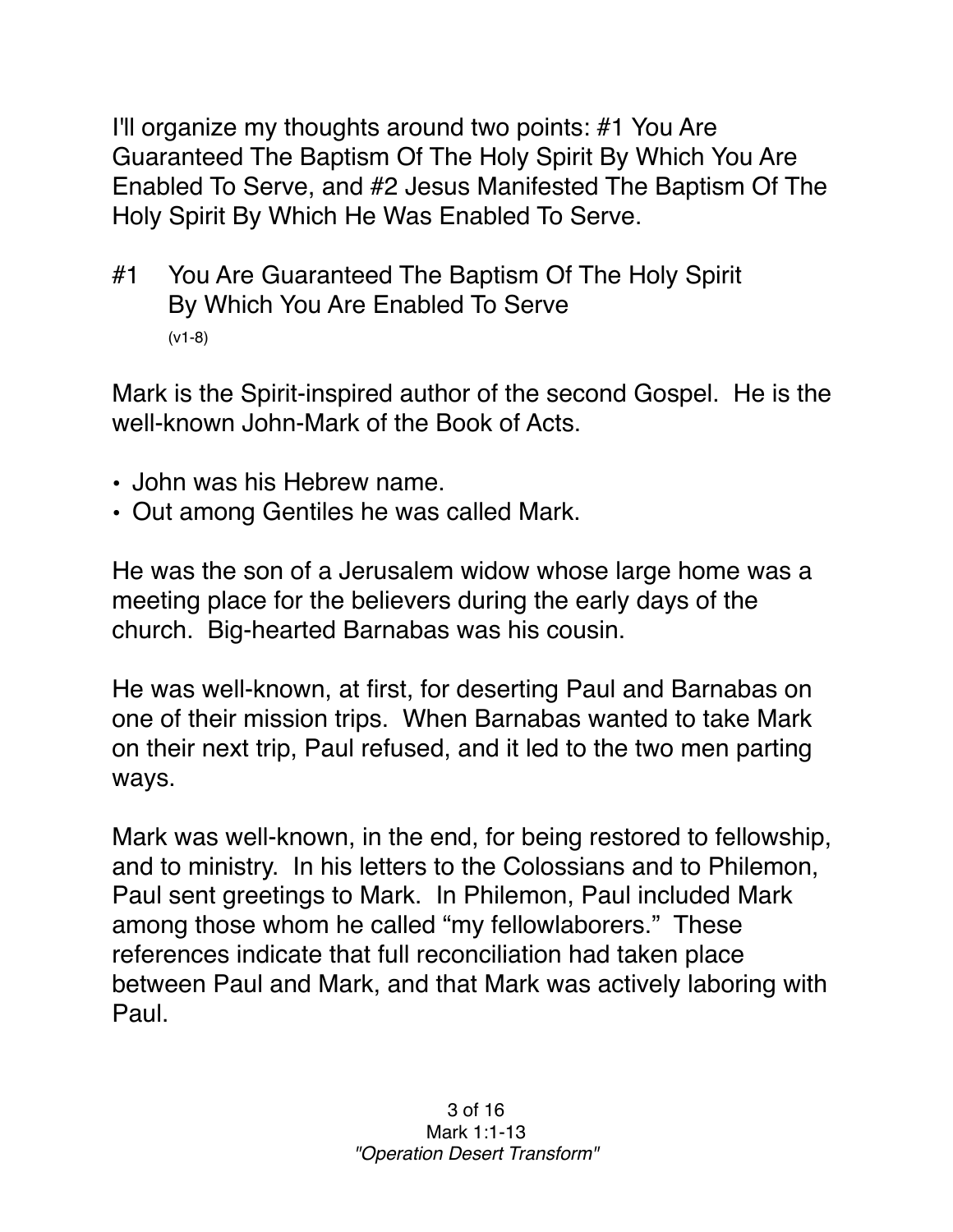In Second Timothy 4:11, written shortly before his death in Rome, Paul requested Timothy to come to him and added, "Take Mark, and bring him with you: for he profitable to me for the ministry."

Mark also spent considerable time with the apostle Peter. In First Peter 5:13 Peter sent greetings to the churches in Asia Minor and added greetings from "Mark my son." He was referring to Mark as a son in the faith, not as his biological son.

It was from Peter, from his eyewitness accounts, that Mark compiled this Gospel.

At one point, Mark was an utter, embarrassing failure. But he was restored to fellowship. He got back into the fight. God used him to write an account of Jesus Christ that has ministered to multiplied millions of people.

Maybe you've failed, or are failing. Or maybe you're just hesitating for some reason. You're needed in the fight. I pray that these studies in Mark will refresh you.

Mar 1:1 The beginning of the gospel of Jesus Christ, the Son of God.

The Gospel began when God came into the Garden of Eden after Adam and Eve sinned, promising to come as a man to die for their sins and redeem what they had forfeited.

Mark was announcing the beginning of the active ministry of Jesus Christ.

It is generally agreed that Mark was writing to a Gentile audience to emphasize the fact that Jesus was a servant.

> 4 of 16 Mark 1:1-13 *"Operation Desert Transform"*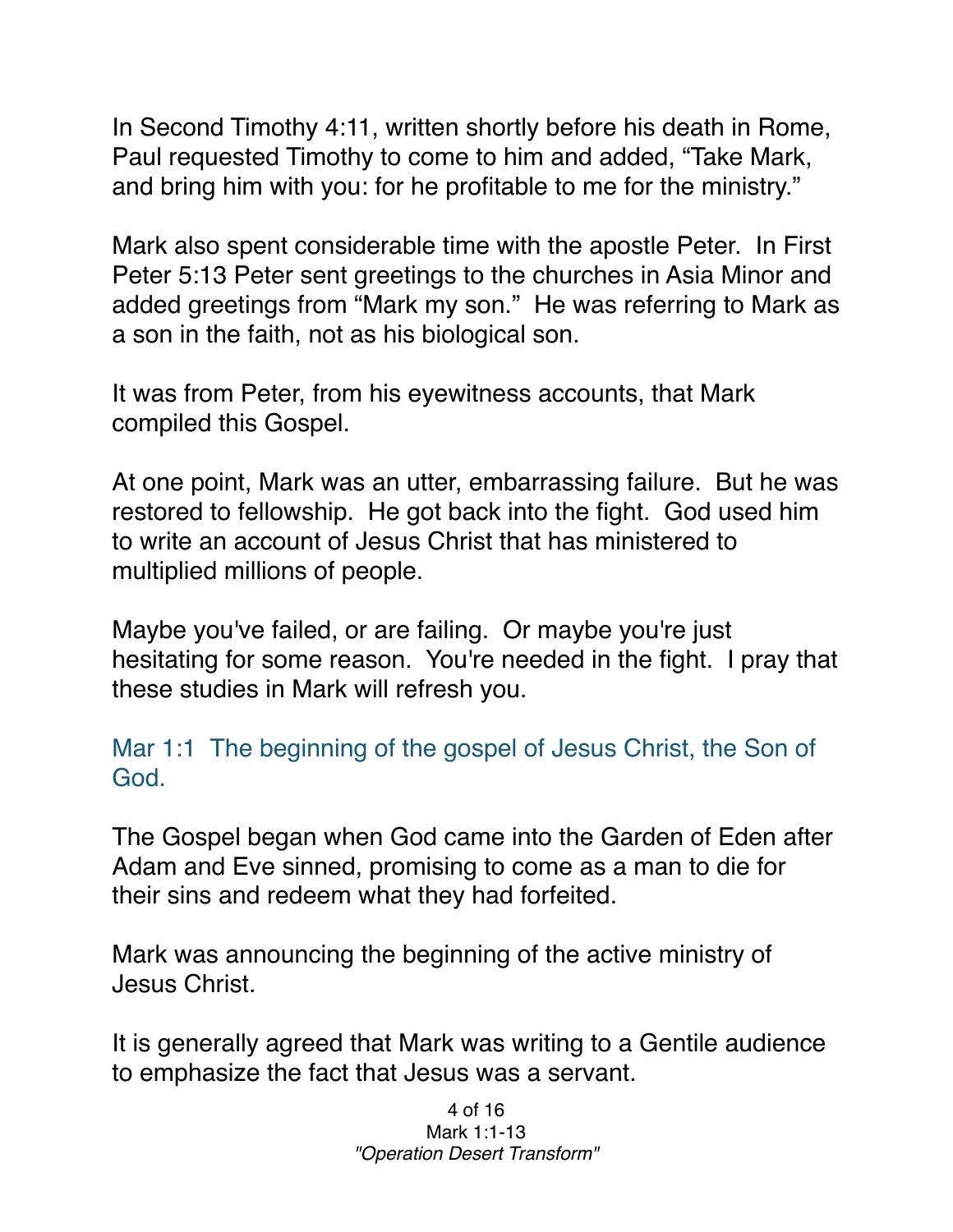By stating right away that Jesus is "the Son of God," Mark was saying something truly remarkable. He was saying that God, the Creator and Sustainer of life, is a servant at heart.

Some therefore say the key verse in Mark is 10:45, where Jesus said He did not come to be served, but to serve, by giving His life as a ransom for the human race.

You're going to notice that Mark's Gospel moves rapidly. In that respect, it feels like a servant's Gospel.

Mar 1:2 As it is written in the Prophets: "BEHOLD, I SEND MY MESSENGER BEFORE YOUR FACE, WHO WILL PREPARE YOUR WAY BEFORE YOU." Mar 1:3 "THE VOICE OF ONE CRYING IN THE WILDERNESS: 'PREPARE THE WAY OF THE LORD; MAKE HIS PATHS STRAIGHT.'"

Mark puts together portions of two "prophets" in this quote, Malachi and Isaiah.

Fulfilled prophecy sets the Bible apart as unique. Any other religious writings are like knives brought to a gun fight in that they can make no such claims. It's offensive, really, to put the writings of other religions in the same category as the Bible.

In these prophecies, God the Father was promising His Son that, before His earthly ministry began, He would send an appropriate messenger to announce Him, and to prepare the people.

Mar 1:4 John came baptizing in the wilderness and preaching a baptism of repentance for the remission of sins.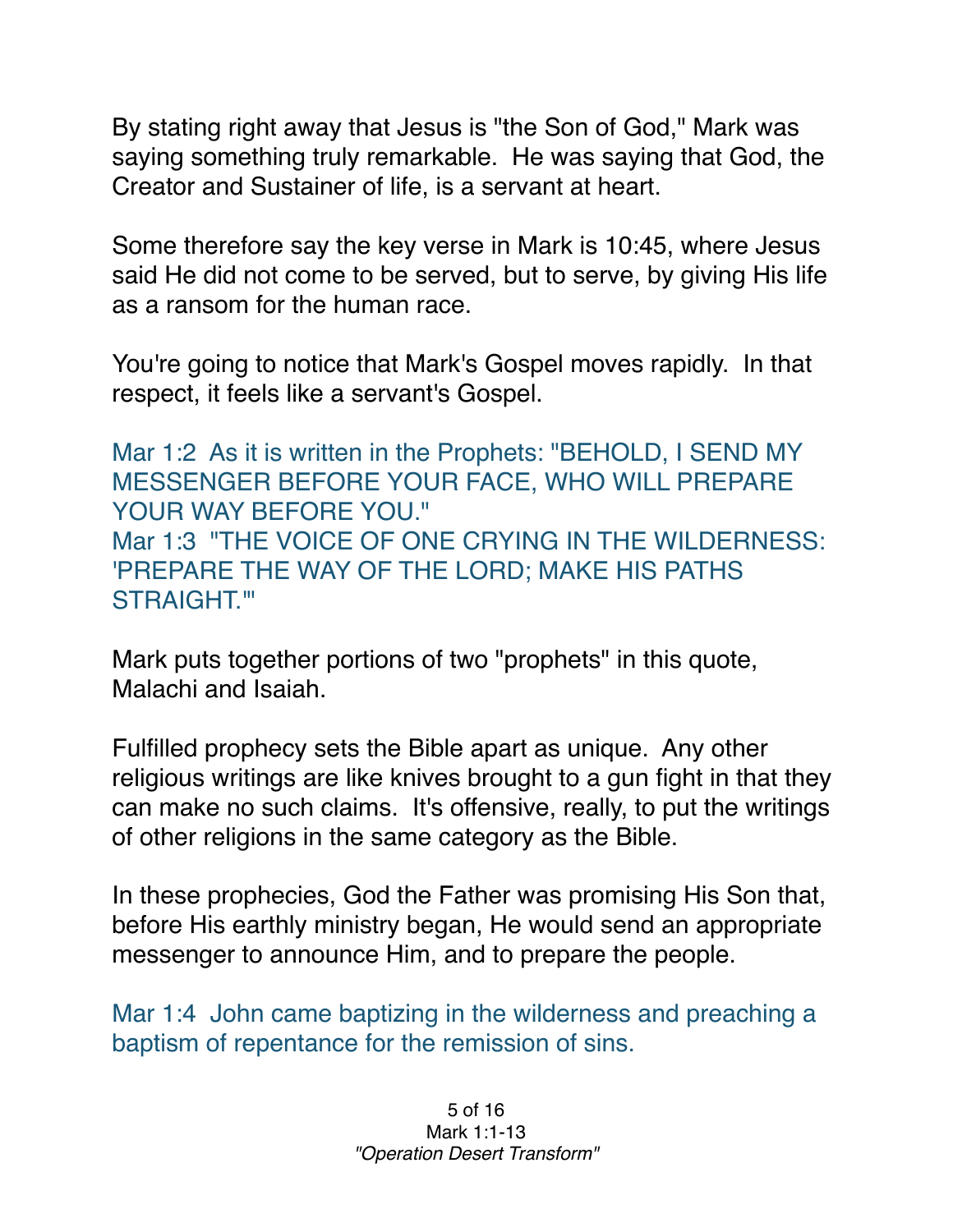Came from where? Came how? I'm only asking to emphasize how rapidly Mark is moving. No background; no history. Just the facts.

Let this encourage you that, although we want to be ready to give answers to what we believe, sometimes just the strait-forward telling of the facts is what the Holy Spirit wants to use in reaching hearts. You don't have to be a scholar, or know the answer to every question, in order to preach Jesus to people.

The Jews had any number of rituals involving water. But the only people who were immersed under water, who were baptized, were proselytes. These were Gentiles who wished to convert to Judaism. They were circumcised, then after seven days, baptized in running water by full immersion.

For a Jew to submit to baptism was a big deal.

The proper reading of these words is, "repent, and be baptized *because of* the remission of sins."

- "Remission" means *sending away, a dismissal*. It speaks of the cancellation of your sins without demanding the deserved punishment.
- "Repentance" is a change of mind with regard to your sin. You acknowledge you are a sinner, that you sin, and you consciously turn away from it.

Remission of sin is part of the salvation which God gives the believing sinner when he places his faith in the Lord Jesus. Remission of sins cannot be the result of baptism, but rather, are its reason. Baptism is the believer's testimony to the fact that his sins have been remitted.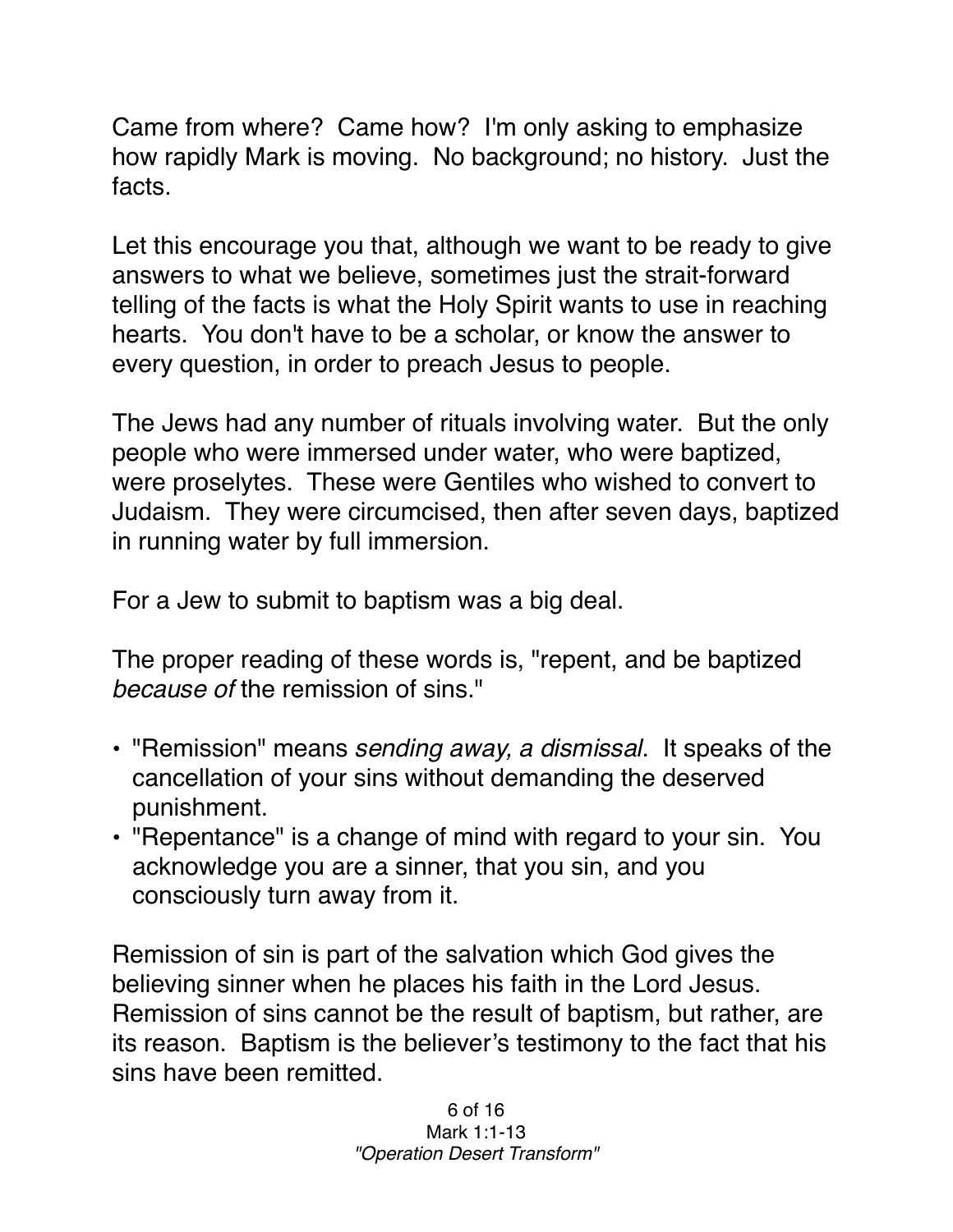Those baptized were the ones who had **already repented** of their sins.

It's the same today. Baptism does not save. It can not save. It is not necessary for our salvation. We are baptized out of obedience, because the Lord commands it, in order to publicly testify we have been saved. You might call it believers baptism.

Mar 1:5 Then all the land of Judea, and those from Jerusalem, went out to him and were all baptized by him in the Jordan River, confessing their sins.

A steady stream of people went out into the wilderness, listened to John's simple Gospel message, and submitted to baptism.

The wording indicates that John himself did all the baptizing.

The "confessing [of] their sins" didn't necessarily happen as they were being baptized. It means those who were baptized were agreeing with the message - that they were sinners in need of forgiveness.

Mar 1:6 Now John was clothed with camel's hair and with a leather belt around his waist, and he ate locusts and wild honey.

Let's just say that his dress and his diet were consistent with someone preaching repentance.

The Gospel should affect your lifestyle choices. You should dress and diet, i.e., live in all aspects, like someone whose sins are remitted, who has repented, and who is inviting others to do the same.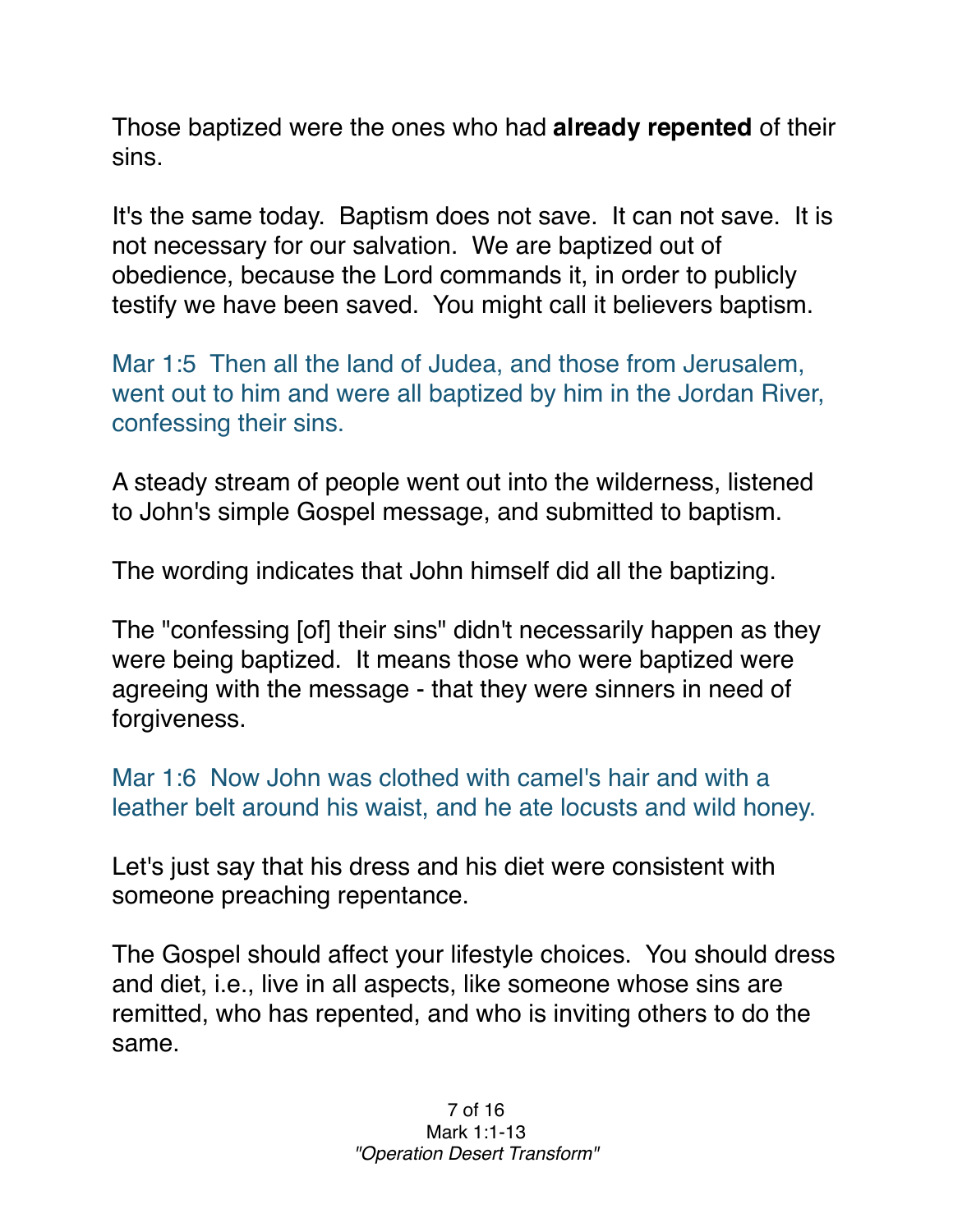I don't know what that looks like for you, only for me. I'm simply saying that the Gospel should dictate your decisions.

Mar 1:7 And he preached, saying, "There comes One after me who is mightier than I, whose sandal strap I am not worthy to stoop down and loose.

The verb tense for "comes" speaks of imminence. There was an urgency in John's presentation.

Since we don't know what life holds for us, we ought to be urgent in presenting the Gospel. We cannot assume we have tomorrow.

John thought of himself as the lowest possible servant. He wasn't worthy to perform footwashing; not even to remove the sandals, but only, maybe, to "loose" the sandal strap.

A quote by C.S. Lewis has been circulating on social media. "Humility isn't thinking less of yourself; it is thinking of yourself less."

Mar 1:8 I indeed baptized you with water, but He will baptize you with the Holy Spirit."

The "you" looks beyond those whom John had baptized in the Jordan. It is a statement to anyone, to everyone, who hears the Gospel.

John's physical baptism was a symbol of a spiritual work that was coming after the Messiah finished His work of paying the debt in full for sin owed by the human race. John called it a baptism "with the Holy Spirit."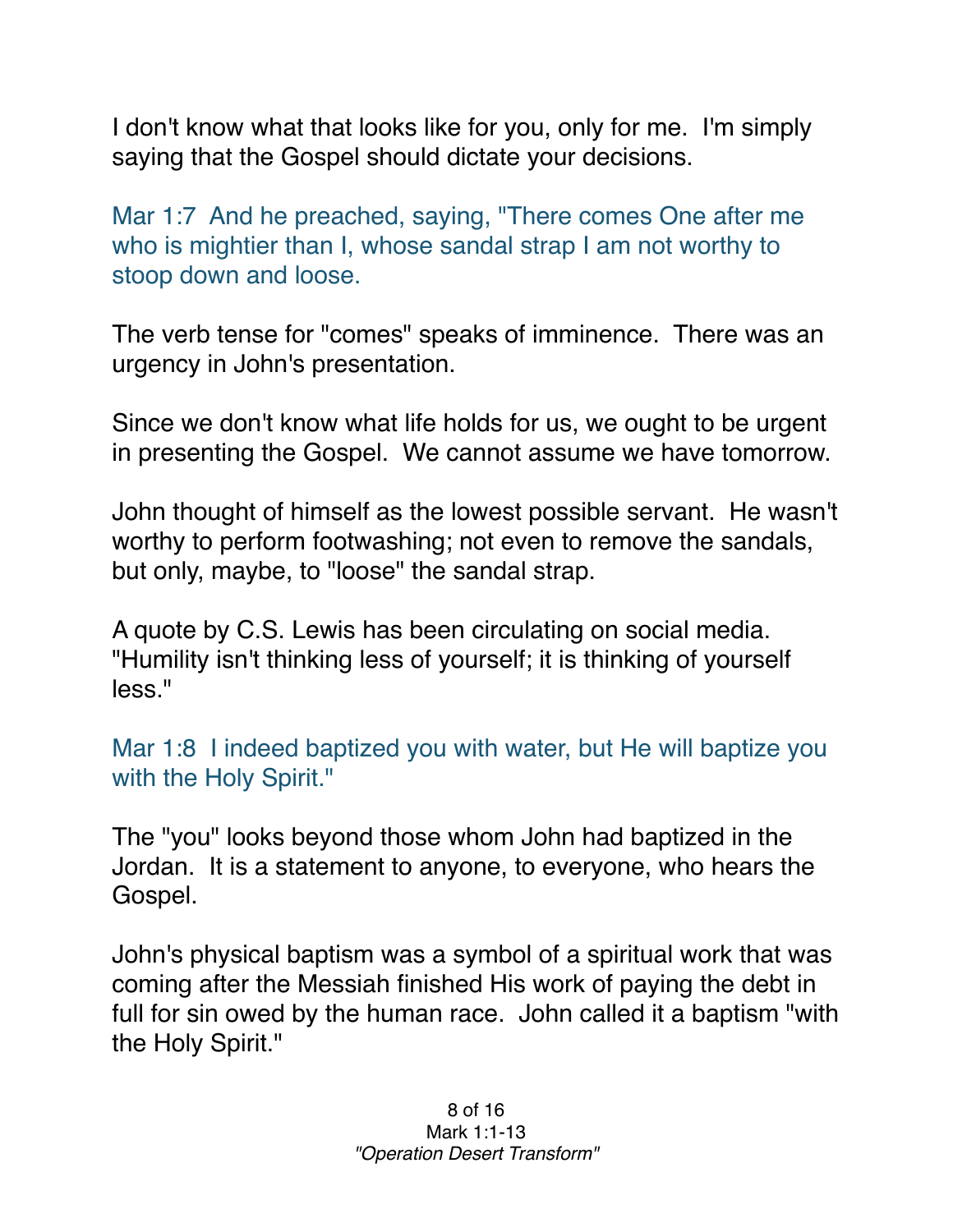This is a highly charged phrase which, sadly, divides Christians. We argue over the precise ministries of God he Holy Spirit, and about the scope of His continuing work in the world today, and in the future. We disagree, within our own saved ranks, with what, exactly, the baptism with the Holy Spirit is, and just exactly *when* and *how* it occurs.

It may not be completely possible, but let's try to set our biases aside for a moment and hear what John said, in light of what we know Jesus said and did.

After Jesus rose from the dead, He appeared to His disciples and gave them the Holy Spirit, to indwell them:

Joh 20:22 And when He had said this, He breathed on them, and said to them, "Receive the Holy Spirit."

To these same, now Spirit-indwelt, believers, He would go on a few days later to say:

Act 1:8 But you shall receive power when the Holy Spirit has come upon you; and you shall be witnesses to Me in Jerusalem, and in all Judea and Samaria, and to the end of the earth."

(A few verses earlier, Jesus referred to this as a baptism with the Holy Spirit).

After the Holy Spirit was in them, and after He had come upon them, the Christians kept on asking for Him to empower them, and He kept on manifesting Himself to them: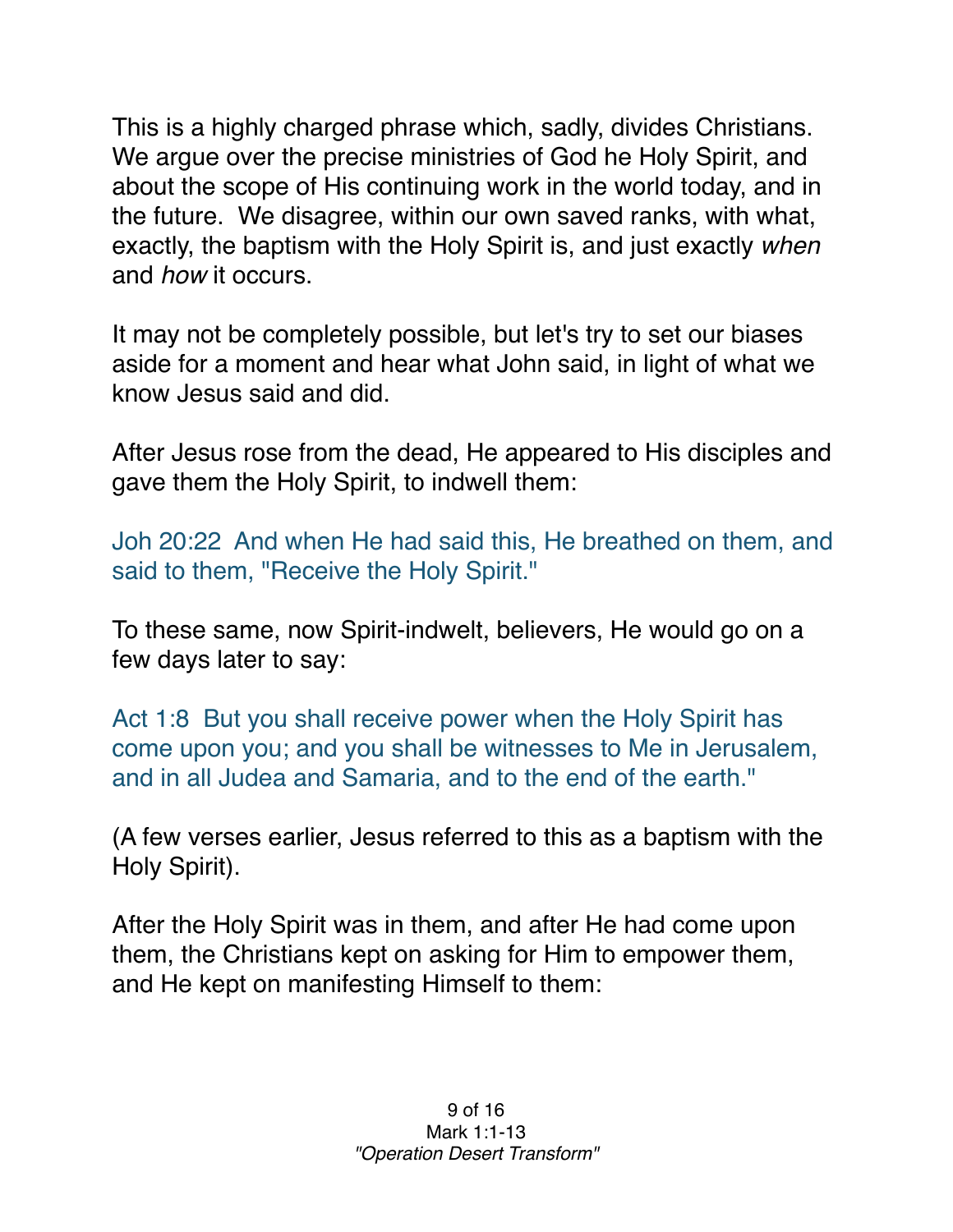Act 4:31 And when they had prayed, the place where they were assembled together was shaken; and they were all filled with the Holy Spirit, and they spoke the word of God with boldness.

I would add for our consideration this passage, where Jesus was addressing believers:

Luk 11:9 "So I say to you, ask, and it will be given to you; seek, and you will find; knock, and it will be opened to you. Luk 11:10 For everyone who asks receives, and he who seeks finds, and to him who knocks it will be opened. Luk 11:13 If you then, being evil, know how to give good gifts to your children, how much more will your heavenly Father give the Holy Spirit to those who ask Him!"

You can look at all that through a theological bias, or presupposition, and draw all kinds of conclusions. Or you can take it as it is, simply and descriptively, concluding that the normal Christian life is one in which the indwelling Holy Spirit Whom you receive at the moment of salvation wants to come upon you to empower you for your service, and Who wants to go on refreshing you in new fillings of His power.

You have been guaranteed the baptism with the Holy Spirit. Without it - without **Him -** you're holding a knife while facing a nuclear warhead.

It sounds funny, but too much that passes as spiritual in ministry is really just our own energy clothed with Bible terminology.

Having begun in the Spirit when we are saved, we must seek Him to continue in Him in our serving.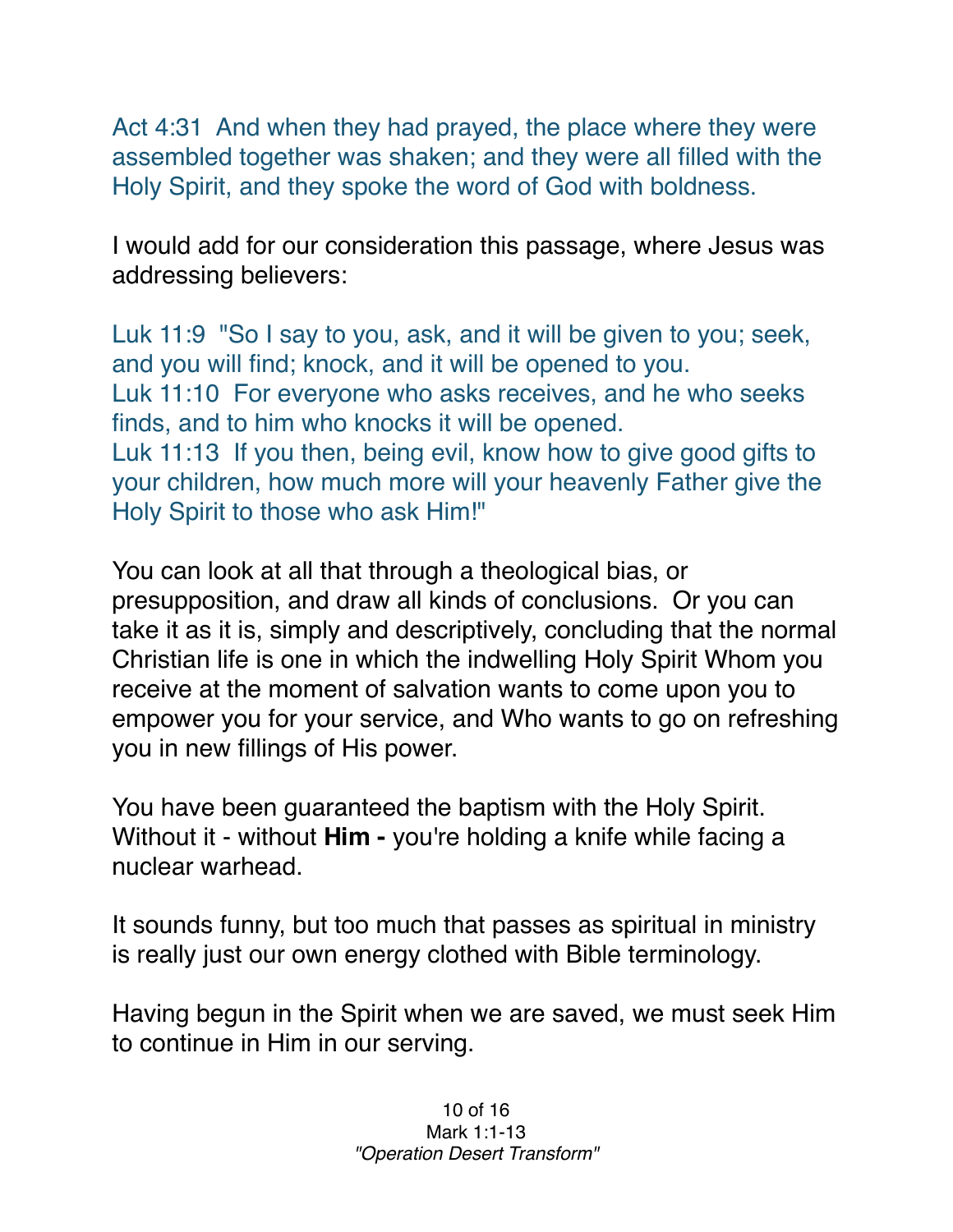#2 Jesus Manifested The Baptism Of The Holy Spirit By Which He Served (v9-13)

I never realized how fast they drive in a presidential motorcade. To protect the president, officers are instructed to crash into suspicious vehicles, if necessary. The high rates of speed, and the defensive posture that is assumed protecting the president, has led to several deaths - especially of motor officers.

If it's such a big deal to prepare the way for POTUS, you'd think it would have been a really big deal to have the Son of God come from Nazareth to the wilderness where John was baptizing.

Mar 1:9 It came to pass in those days that Jesus came from Nazareth of Galilee, and was baptized by John in the Jordan.

No escort; no entourage. Jesus walked the fifty plus miles by Himself, camping out along the way.

Again please notice the bare-bones approach Mark takes. No record of the conversation John had with Jesus, initially refusing to baptize Him because, as he said, "I have need to be baptized by You."

No record of Jesus responding by telling John it was necessary to fulfill all things.

Still there is enough here to communicate that Jesus, the Son of God, Who would die so sins could be remitted, was identifying with the human race. He was God, but He was also man - the unique God-man Who alone could die for the sins of the world to save us.

> 11 of 16 Mark 1:1-13 *"Operation Desert Transform"*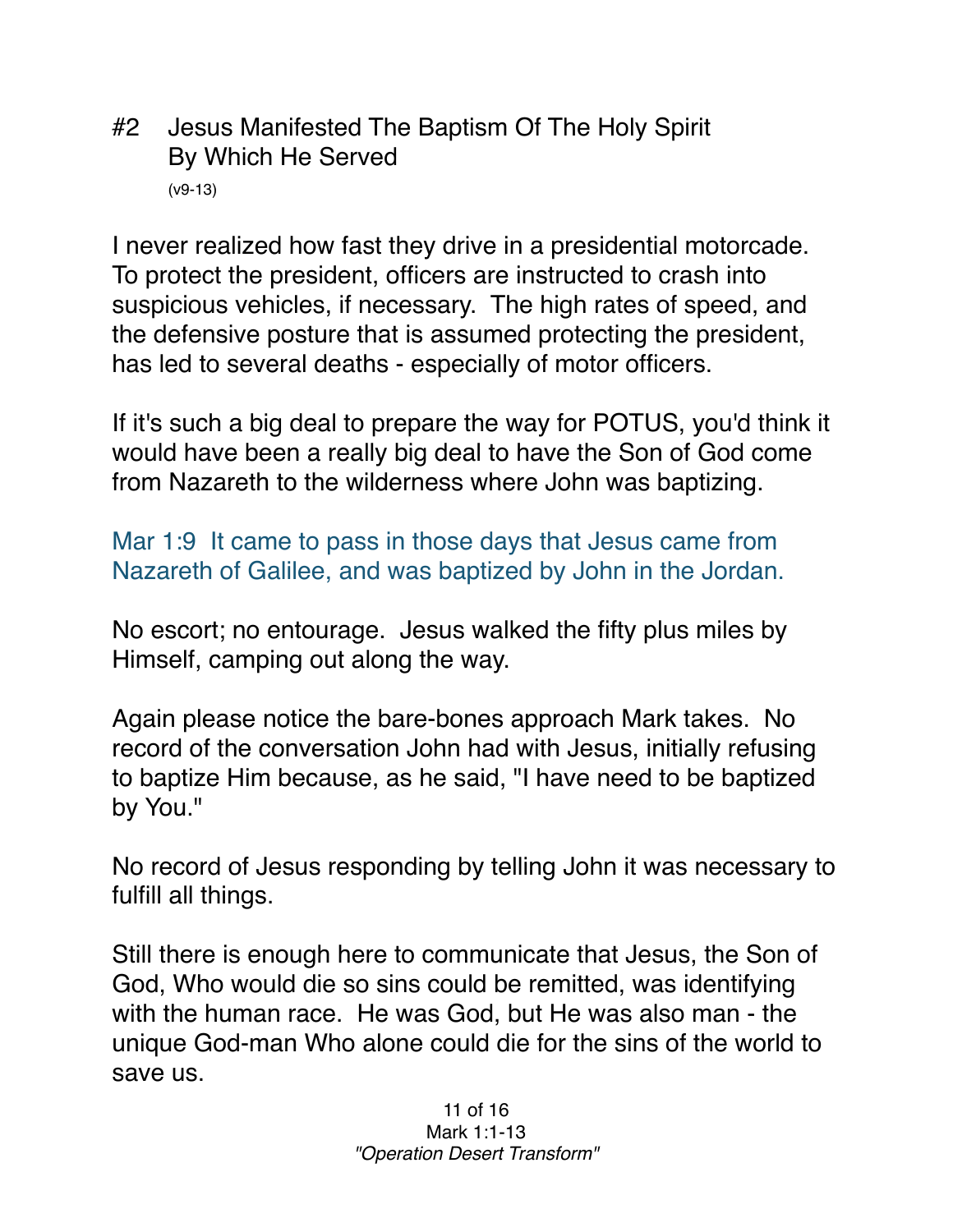Mar 1:10 And immediately, coming up from the water, He saw the heavens parting and the Spirit descending upon Him like a dove.

Mark repeatedly uses the word "immediately." It keeps the action moving in this fast-paced Gospel.

We might jokingly say that Mark puts the "Go" back in Gospel.

Jesus saw the heavens, literally, "torn open." How far He saw we cannot say.

Have you seen the first Avengers movie? There's a tear in space through which an intimidating alien invading force comes threatening earth.

Through the tear at Jesus' baptism came... A dove. Not very dramatic, or intimidating, but far more powerful than anything the world had ever experienced: The Spirit of God upon the Godman.

The Spirit had been a part of Jesus' life from conception. This was something new. It was a baptism with the Holy Spirit to empower Jesus for His ministry.

If Jesus needed this, don't you think we do?

And if Jesus was identifying with us, don't you think this is an experience we also *can* and *should* have?

Why a dove? It was the animal associated with humility and innocence, but also sacrifice, as it was commonly used in the Temple, especially by the poor.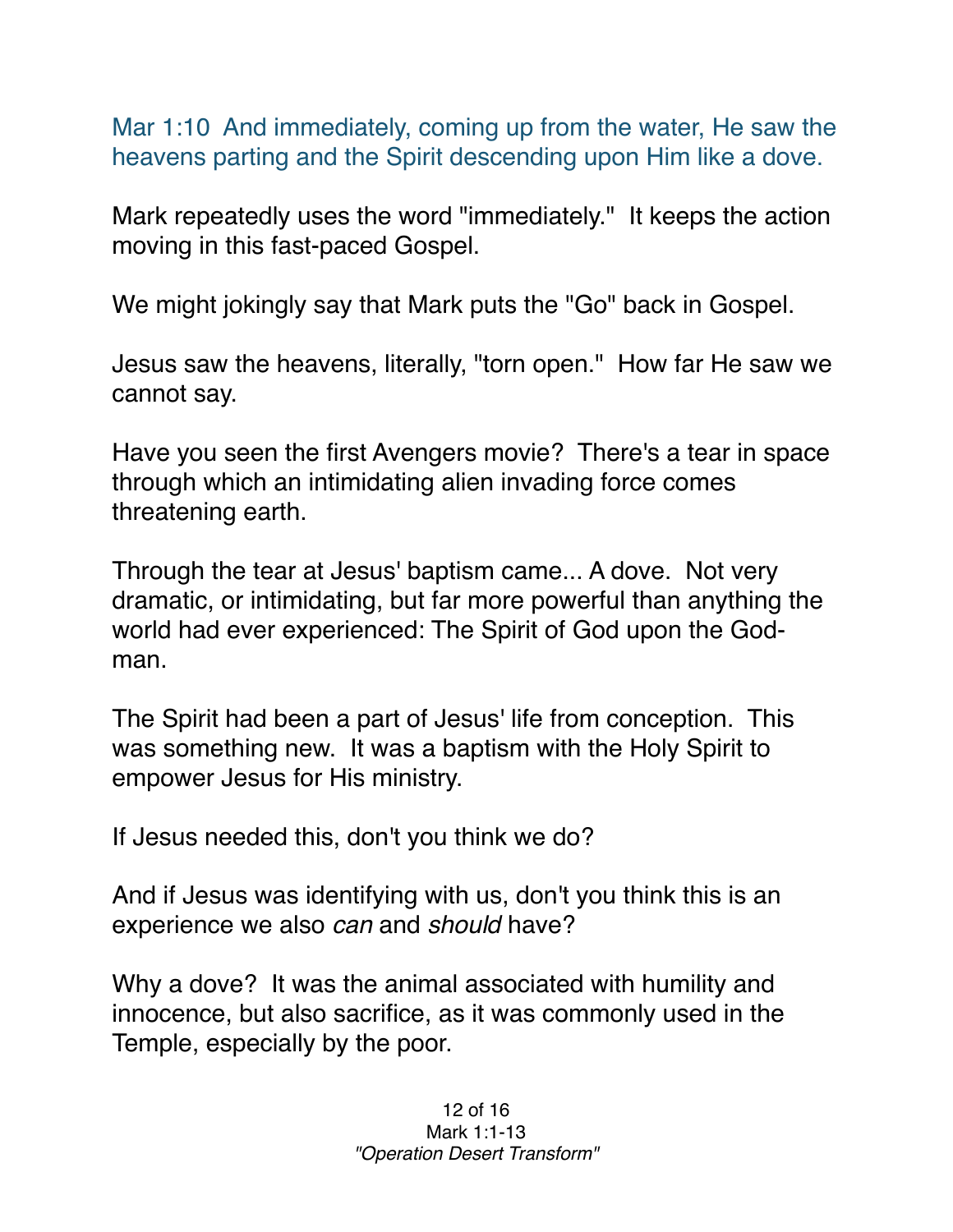Mar 1:11 Then a voice came from heaven, "You are My beloved Son, in whom I am well pleased."

The meaning is "You, and You alone." Jesus had been eternally with the Father and the Spirit, in Heaven. Here He was, the Godman, on the earth, as promised in the Garden of Eden - the Seed of the woman Who would crush Satan.

This phrase, "in whom I am well pleased," can mean two things, and I say it's both:

- 1. It can mean God the Father was, and had always been, pleased with Jesus - in eternity past, and in His life as a man for some thirty obscure years.
- 2. "Well pleased" can also mean *to select*, implying that His incarnation, and the whole plan of redeeming the human race, is a thing pleasing to God.

## Mar 1:12 Immediately the Spirit drove Him into the wilderness.

"Drove" is a strong term. It doesn't, however, mean that Jesus was driven against His will. It means He had a strong sense of the Holy Spirit sending Him, or leading Him, if you prefer, out into the wilderness.

We might say that God spoke to Him. Do you ever say that? That God spoke to you? It doesn't mean you heard His voice, audibly. It means you had this strong sense of His leading you. There are times you might even say He drove you.

Have you had such experiences? If not... You're not listening.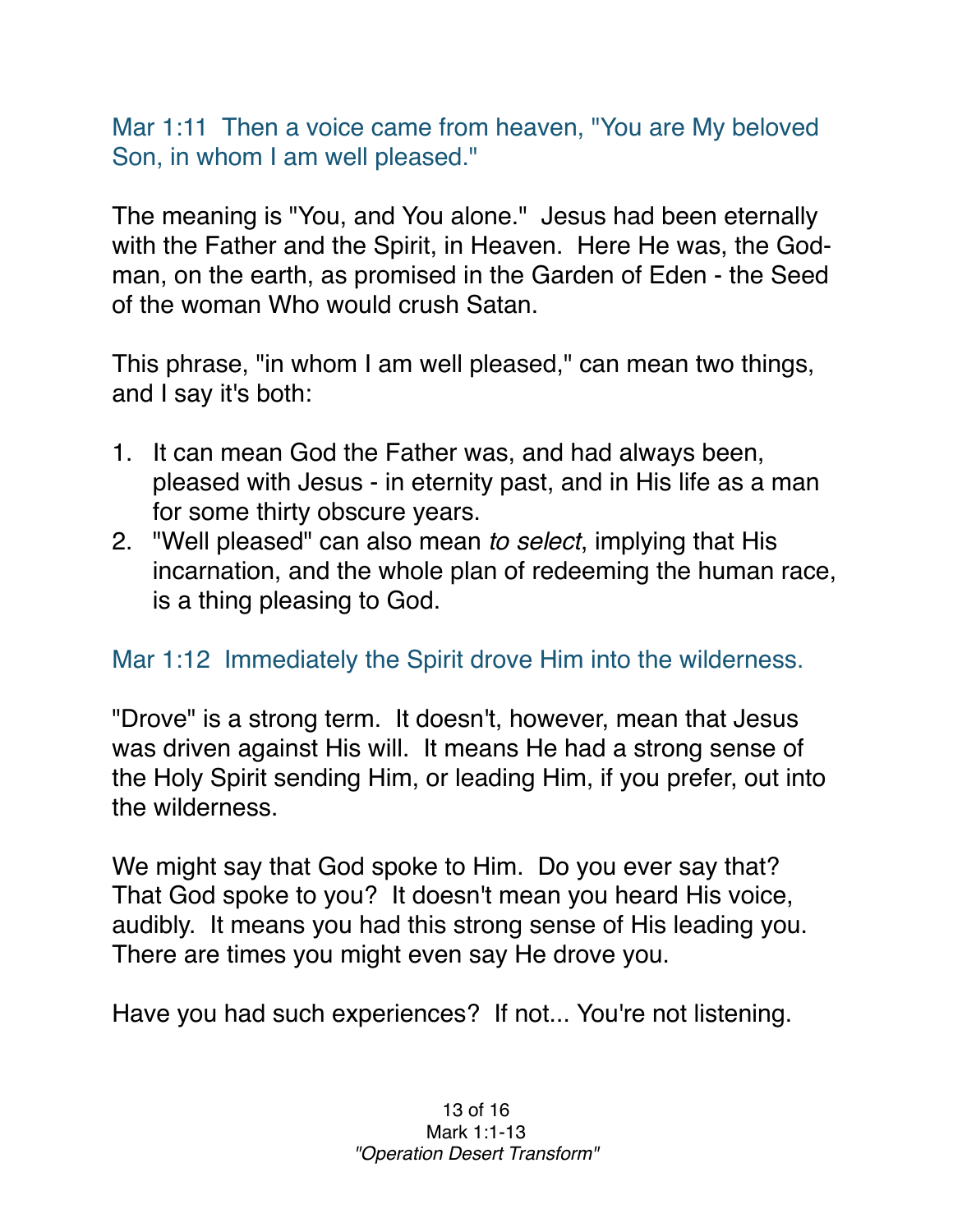If you have had such experiences... When was the last time you had this sense of being led, of being driven?

The Savior Who was promised to our original parents when they were in a beautiful garden paradise was driven out into a rugged, dangerous wilderness.

The contrast is intentional. What the first man forfeited in a garden would be regained by the Second Man in the desert.

We're not done with this word "drove," not just yet. One commentator wrote, "The present tense [of the verb drove] marks the first occurrence of the historical present in this Gospel, a characteristic feature of Mark's style. It vividly depicts the action as though taking place before the reader's very eyes."

It is to writing what 3D is to movies. Or, better yet, it's like virtual reality. Mark writes in a way that makes you feel you are there, with Jesus, in the wilderness.

Mar 1:13 And He was there in the wilderness forty days, tempted by Satan, and was with the wild beasts; and the angels ministered to Him.

Mark portrays Him as being constantly tempted - not just the three great temptations Matthew mentions at the end, when Jesus was at His weakest from fasting.

How long are rounds in MMA? Or in boxing? Or in wrestling?

This was a forty day, day-and-night, contest that involved the spiritual as well as the physical.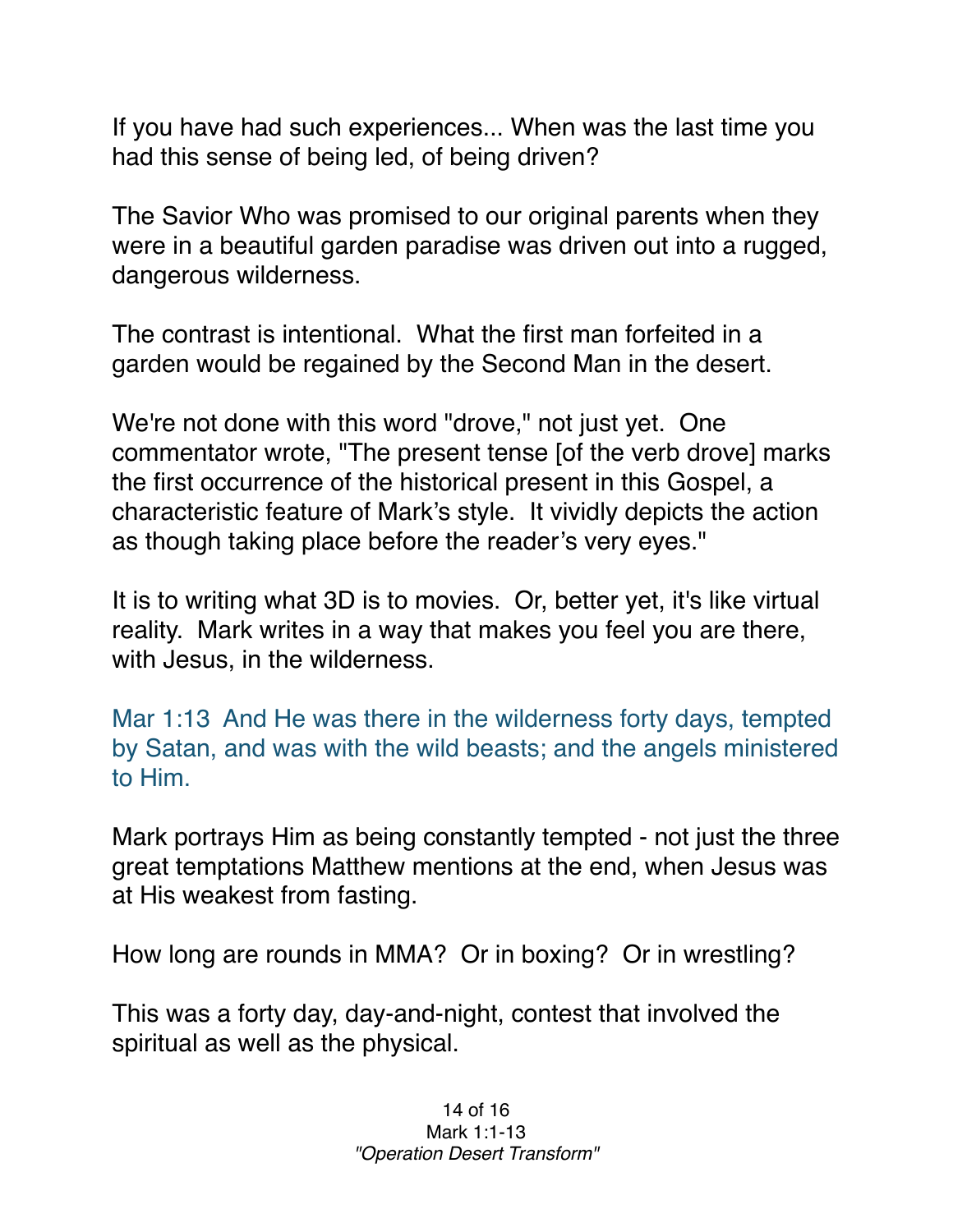Satan may have felt he had the advantage. After all, he knew Jesus well, from Heaven, as the glorious, eternal, Second Person of the trinity.

Now here He was, a puny human. Sure, He was the God-man, but what did that mean? It meant He was hungry... weak... thirsty... tired... temptable.

Mark is the only Gospel writer who mentions "the wild beasts." Kenneth Wuest writes, "The region abounded with boars, jackals, wolves, foxes, leopards, and hyenas."

"Angels ministered to Him." This was Satan's first clue, perhaps, that defeating the God-man would be no walk in the park. Still, the advantage, on the surface, belonged to Satan.

Wait a minute, you object; **you're not factoring in the Holy Spirit.**

Satan had faced Spirit-filled men before. Though any one of them could defeat him, and many did for a time, he was the master at overcoming them with temptation.

In the Old Testament, think of David, the physical ancestor of Jesus. Sure, he killed Goliath, and easily conquered Philistines, and captured Jerusalem.

But can you say, "Bathsheeba?"

With the exception of Joseph and Daniel, Satan always defeated the Spirit-filled man, at some point, with temptations.